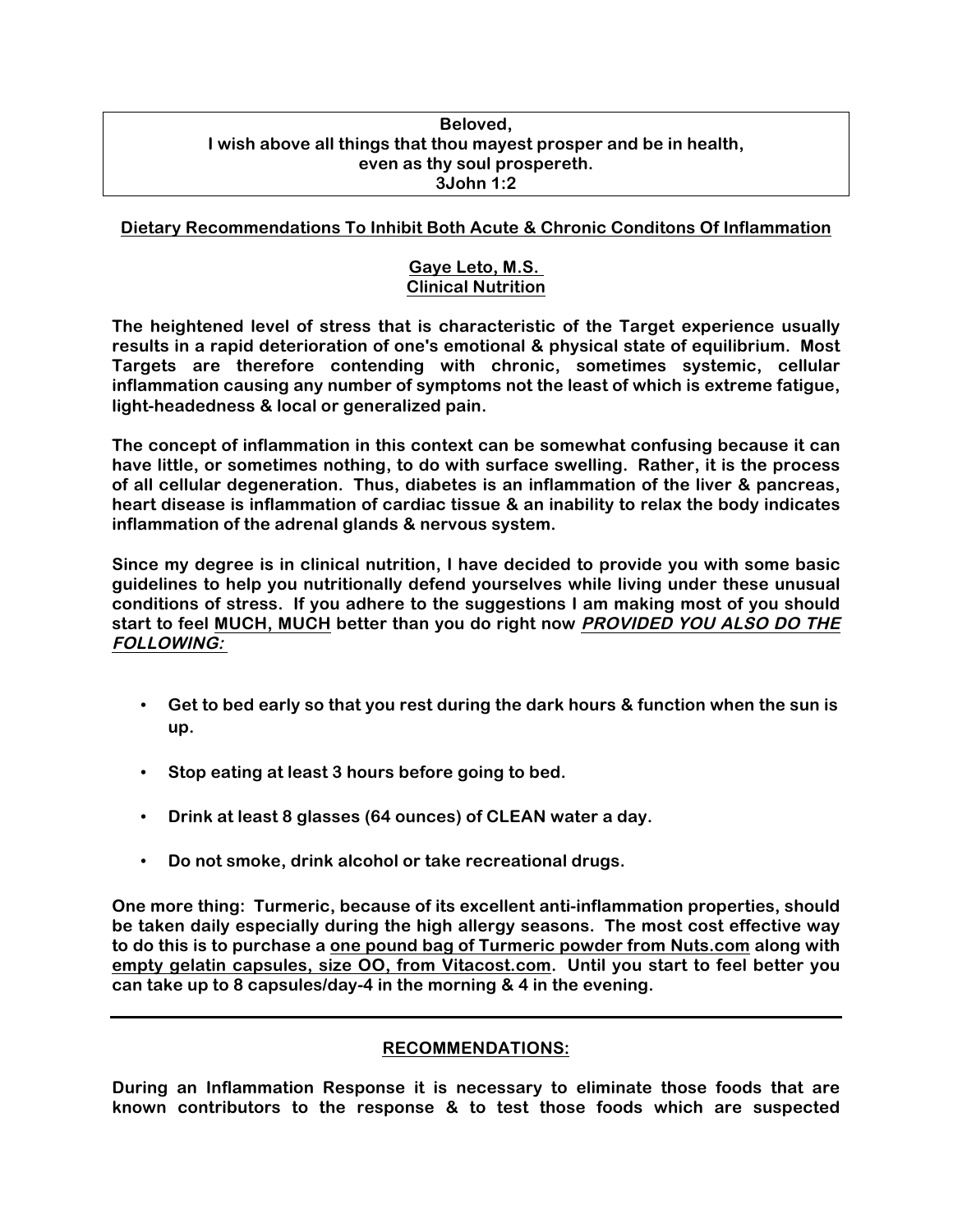**contributors. When I say "Suspected Contributors" I am referring to those foods which cause the Allergies, Sensitivities & Intolerances that are unique to each individual. These must be addressed in the Clinical Setting. What I will discuss here are general probabilities.**

**I will begin by presenting a list of foods that usually contribute to the Inflammation Pathway, referring to them as 'known contributors'.**

# **KNOWN CONTRIBUTORS**

**ALL DAIRY PRODUCTS: Milk, Cheese, Eggs, Yogurt, Cream, Butter, Ice Cream, etc.**

**HYDROGENATED OILS & PRODUCTS MADE WITH THESE: Margarine, Salad Dressings, Cookies, Potato Chips, Non-Dairy Creamers**

**HEATED OILS & FATS: Heating oils & other fats will produce free radical molecules. Oils are especially volatile & must be handled with great respect. They are to be stored in refrigeration & added only after foods are cooked. Fried foods damage cell structures & must be avoided.**

**MOST ANIMAL FATS: Butter, Shortening, Chicken & Turkey Fat, All Red Meat Fat**

**RED MEAT: Beef, Pork, Lamb, etc. (with the exception of lean, grass-fed meats)**

**PROCESSED MEAT: Frankfurters, Cold Cuts, Smoked Meats, Sausage, Canned Meats, Etc.**

**RANCID NUTS OR SEEDS: Nuts & Seeds are high in Fat content. When they are maintained in Dirsct Light, Air or Heat they will become rancid like any other oil & cause cellular damage inside the body. Unfortunately, it is not always possible to detect rancidity through taste. Therefore I recommend purchasing them at stores with rapid product turnover & adequate air conditioning. After purchase maintain these products tightly sealed & in refrigeration.**

**CERTAIN NUTS: A harmful fungus called AFLATOXIN is found on many nuts, most notably PEANUTS. The nuts least likely to carry significant amounts of this fungal toxin are CASHEWS & ALMONDS.**

**ALL CITRUS FRUITS: Oranges, Tangerines, Nectarines, Lemons, Grapefruit, Limes, etc.**

**ALL HOT PEPPERS: Cherry Peppers, Jalapeno, Habanero, Cayenne, etc.**

**ALL PEPPER CONDIMENTS: Black Pepper, White Pepper, etc.**

**ALL SWEET PEPPERS: Green, Red, Yellow, etc.**

**NIGHTSHADES: Eggplant, Tomatoes, White & Red Potatoes, Peppers**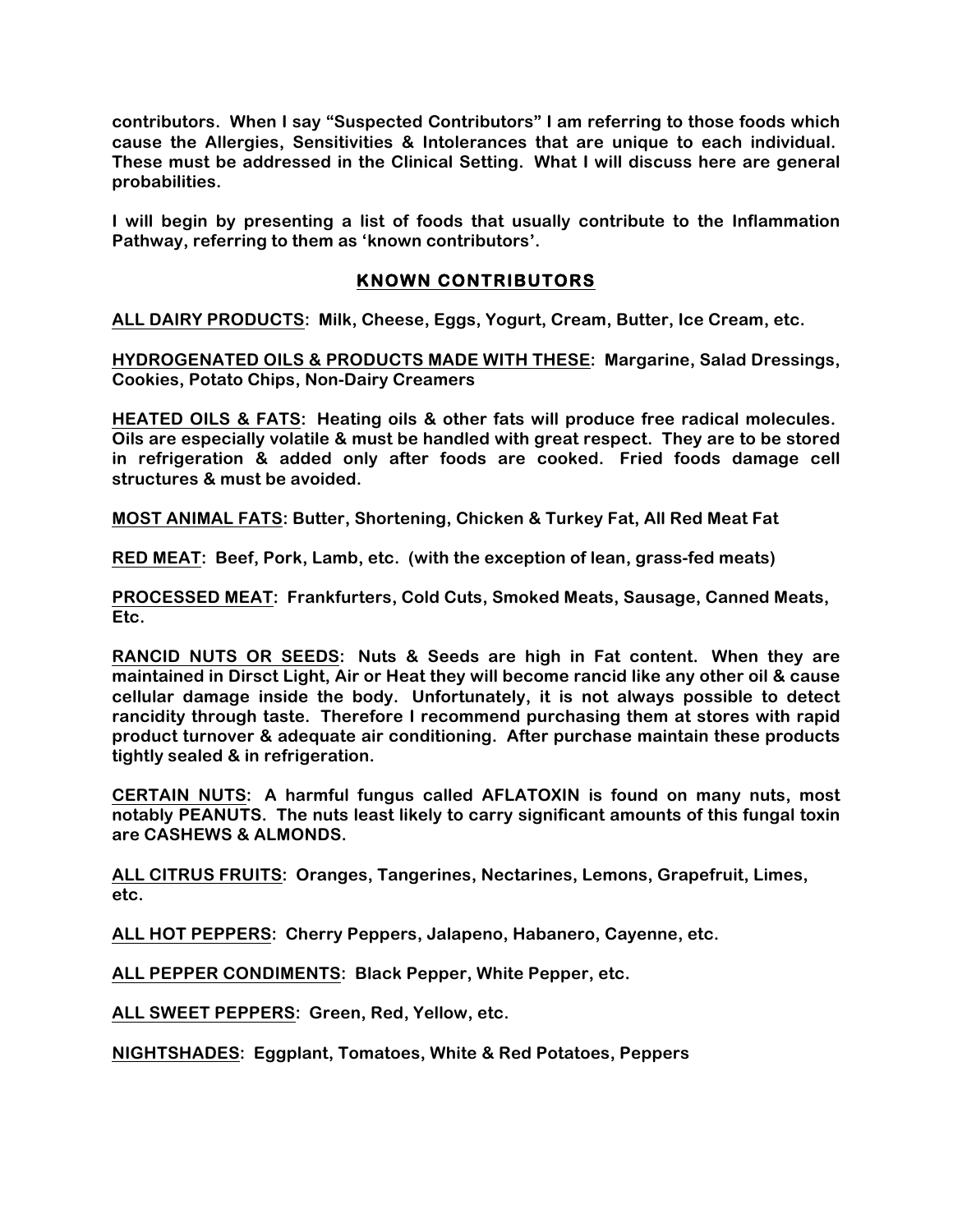**SUGAR: White or Brown, Refined or Course, Honey, Maple Syrup, High Fructose Corn Syrup, Rice Syrup, Barley Malt, Molasses, etc.**

**SUGARY FOODS: Grapes, Sweet Melons, Bananas, Fruit Juices, Dried Fruit, etc.**

**CAFFEINE: Coffee; Caffeinated Teas & Drinks; Chocolate (I'm sorry.)**

**GLUTENOUS GRAINS: Wheat, Oats, Rye, Barley, Spelt**

**Now I will switch to identifying those foods that help to block an inflammation response. These I will call 'known inhibitors'.**

# **KNOWN INHIBITORS**

#### **OMEGA 3 FATTY ACIDS THAT ARE FOUND IN:**

- **FATTY FISH: Salmon, Sardines, Mackerel, Herring & Bluefish are the richest of the fish sources.**
- **SEEDS: Flax & Hemp**

**(Please note: Tuna also contains Omega 3 oil, but because of its high mercury content it is not recommended for consumption.)**

#### **ALKALINE RICH FOODS:**

- **VEGETABLES (Non-Starchy & Starchy)**
- **FRUITS (Avoid those with the highest sugar content. Sugar is converted to fat in the body.)**
- **CERTAIN GRAINS: Quinoa, Millet, Buckwheat, Amaranth**
- **CERTAIN HERBS & SPICES: Garlic, Ginger, Turmeric & Cinnamon**

# **CONCLUSION**

**\_\_\_\_\_\_\_\_\_\_\_\_\_\_\_\_\_\_\_\_\_\_\_\_\_\_\_\_\_\_\_\_\_\_\_\_\_\_\_\_\_\_\_\_\_\_\_\_\_\_\_\_\_\_\_**

**SUGGESTED PROTEINS: Wild Fatty Fish; Beans or Lentils combined with an Alkaline Grain; Avocados; Olives; Coconut; Nuts (especially Almonds & Cashews); all Seeds (especially Flax & Hemp); Organic White Chicken & Turkey Meat (in moderation).**

**I have listed White Chicken & Turkey Meats as acceptable in moderation. By moderation I mean once or twice a week & only if the meat comes from an organically**